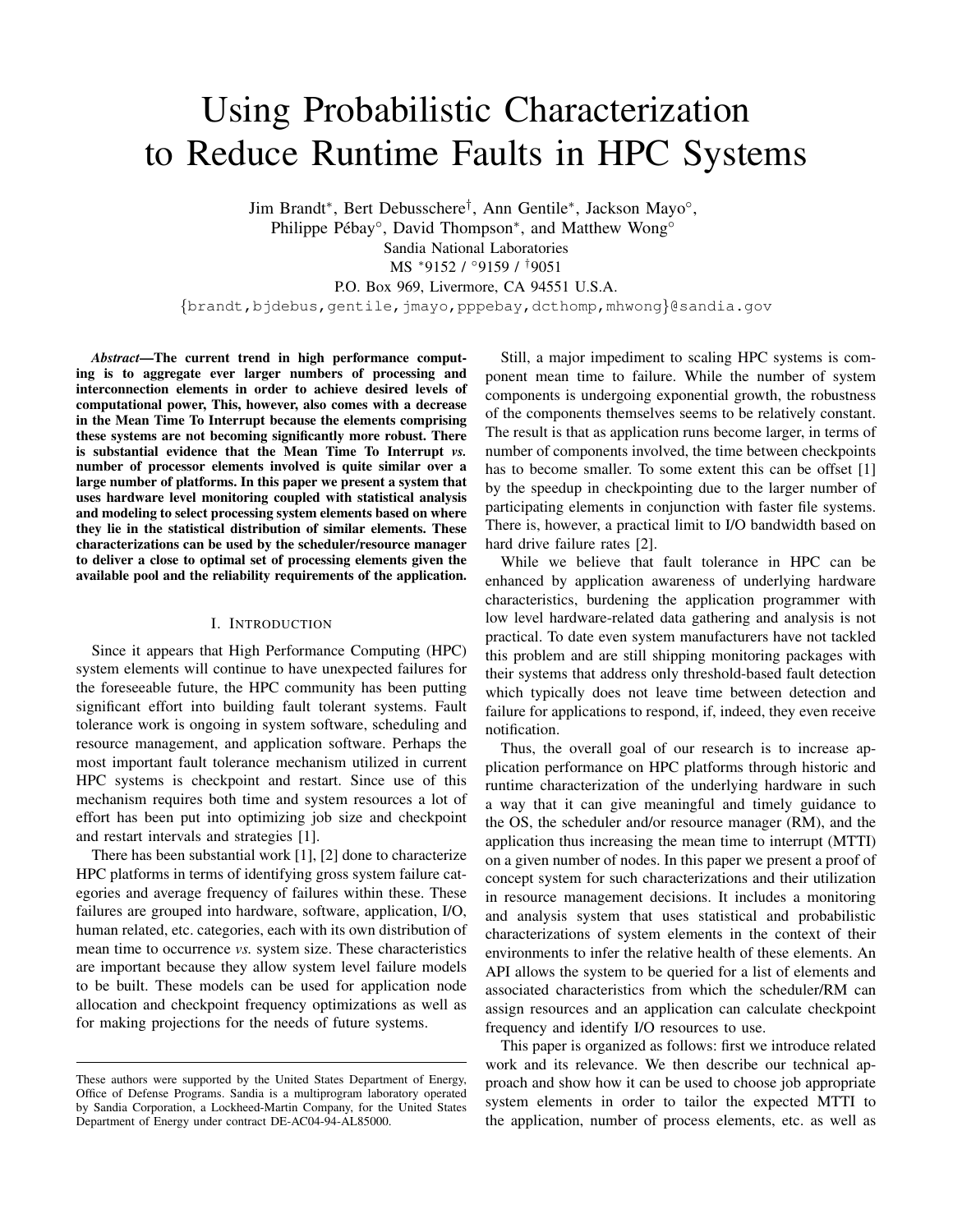provide run time feedback to the application. We then present some preliminary findings based on our proof of concept deployment. Finally, we present planned extensions of our approach to additional aspects of the HPC reliability problem.

### II. RELATED WORK

There has been substantial work in the area of fault tolerance though most has focused on quantifying how MTTI scales as a platform increases in aggregate compute power and mechanisms to deal with the fact that such failures will occur.

Daly [1] has shown how run time efficiency can be optimized using historic Mean Time To Interrupt curves in conjunction with other system parameters such as I/O write rate, and Parallel Scaling. Schroeder and Gibson [2] have done extensive work in exploring failure data sets on existing large computational platforms. Their research shows that hardware failures account for more than 50% of node outages experienced over a 9 year period on 22 HPC systems at Los Alamos National Laboratory (LANL). They also show that failures increase as the number of CPU sockets in a system increases. They further make the case that it is likely that aggregate computational power for the foreseeable future will come from just such increases. Their exploration of current and alternative checkpointing techniques and associated pros and cons parallels those of others such as Oldfield [3]. All such work seems to draw the conclusion that current fault tolerance techniques, namely checkpoint and restart, in their current form coupled with the seemingly fixed relationship between number of CPU sockets and MTTI imply that run time efficiency will continue to fall as computational platforms become larger. While they all propose schemes that could increase the checkpoint and restart efficiency given some constraints on memory footprint on nodes and I/O bandwidth growth, there seems to be agreement that the per socket fault rate will hold steady.

There has also been work by Gottumukkala et al. [4] on using historical failure data from a particular platform to quantify reliability of nodes on that platform. This reliability data would in turn be used to drive application decomposition and node allocation in order to optimize job run time. The Coordinated Infrastructure for Fault Tolerant Systems (CIFTS) [5] initiative seeks to construct an extensive fault aware framework in order to address fault tolerance through more open communications between all system components.

In contrast to these efforts, our research seeks to increase the MTTI for an application by hand-picking, as it were, components whose relative probability of failure is minimized given the number of nodes requested, expected runtime, and available resource pool. We seek to quantify failure distribution characteristics as they relate to the real-time statistical distributions of parameter values of compute elements. Such characterizations would allow us to identify run-time system degradation issues without requiring extensive historic or platform specific data. We believe that use of this methodology can drive down the hardware fault related application interrupts on applications.

#### III. TECHNICAL APPROACH

We take a statistical approach to detection of elements having anomalous behavior. Today's HPC systems have aggregations of thousands of identical components. Our expectation is that these components should behave similarly within a similar environment. Our approach then is to statistically characterize how these elements behave and identify statistical outliers as elements being more likely to fail. In previous work [6] we have shown that for some problems this type of identification can indicate problems before they reach the failure stage. We then use these statistical characterizations in conjunction with application resource requirements to make resource usage decisions. This information is exchanged via an interface for communication amongst the the low level element characterization the application, and the scheduler/resource manager.

Our methodology allows us to target resources based upon their component parameters' distribution characteristics, whether or not the parameters are known to be directly indicative of future failure. This is significant for dealing with cases where the causes of failure of a component are not well understood, or where the component is degrading in a way that is not reflected in historical failure records, such as effects due to aging or changing environmental conditions.

In this section we first describe our tool, OVIS, for hardware analysis and element characterization, and our characterization methodology. We then present motivations for our statistical characterizations to be used as the basis for resource usage decisions. Finally, we present proposed interactions between an Application, Scheduler/RM, an Allocation Evaluator, and a Hardware Analysis and Monitoring System.

#### *A. Hardware analysis and element characterization tool*

For hardware analysis we use our distributed tool for scalable data collection and analysis, OVIS [7], [8]. OVIS uses historic and/or run time data to characterize hardware elements in statistical and/or probabilistic terms, such as descriptive statistics, correlations, and parametric Bayesian models. In particular, on the basis of such characterizations, historic and run time data, each element's degree of "abnormality" can be quantified based on where it lies relative to an applicable model.

Currently, a person setting up the analyses on a system can specify in terms of standard deviation what they want defined as an "outlier". OVIS returns a running list of "outliers" which is updated whenever new data arrives. The distributions and models can also be dynamically modified to represent how new data may have modified them.

In the following subsections, we cover OVIS's data collection approach, its element characterization methodology, and its analysis engines' functionalities with emphasis on those aspects to be used in resource management decision support.

*1) Data Collection:* Getting data with which to characterize system elements is critical to this scheme. Since it is unknown, even by the system vendors, what characteristics of what elements are critical in diagnosing system health, we attempt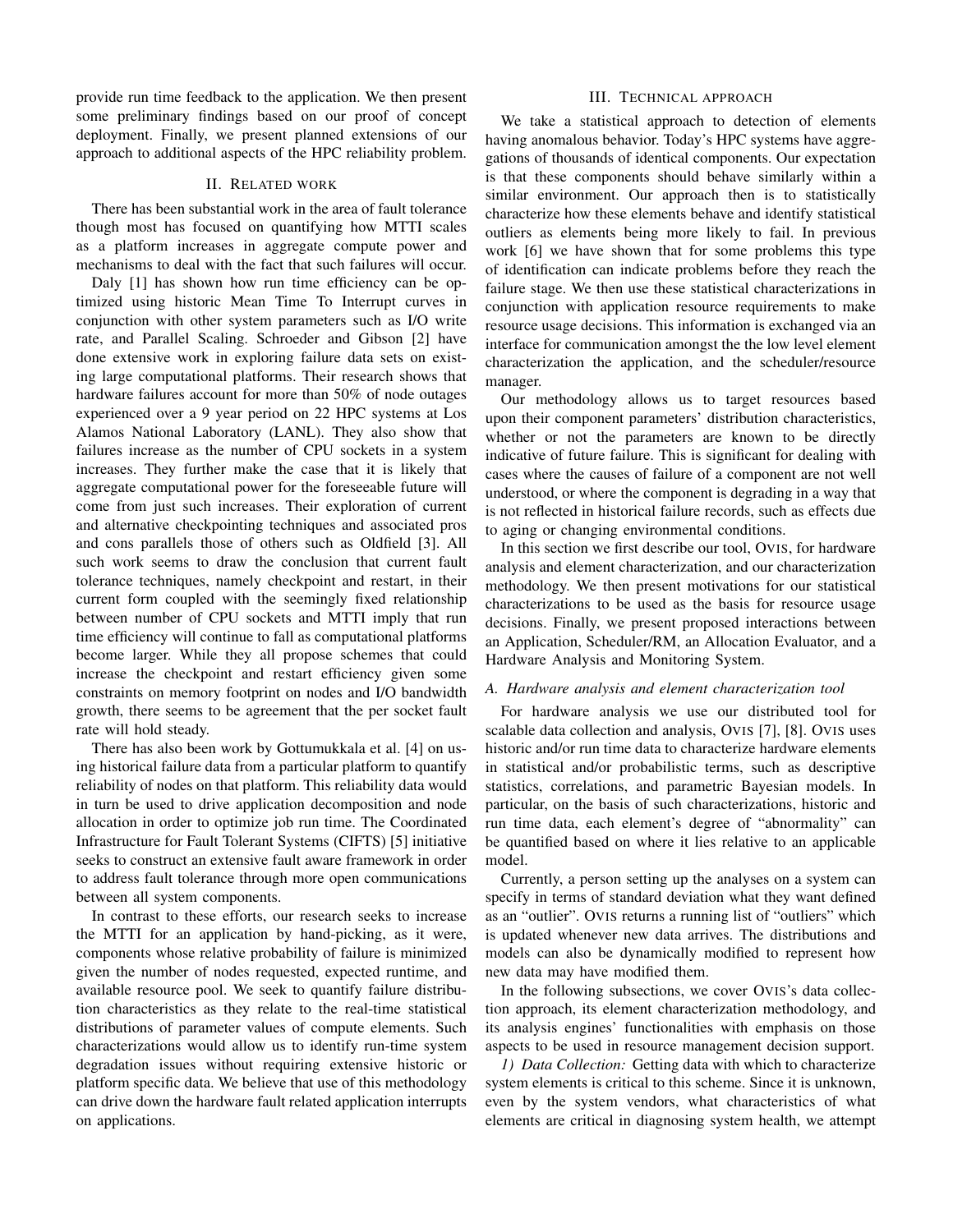to collect as much data as possible with as high a frequency as possible. Our goal is to discover critical health metrics and an optimal collection frequency with the hope that these will be a small subset of the the total possible. Currently, depending on platform, we collect voltages, temperatures, fan speeds, NIC, and SMART disk controller data. These data are collected via SNMP, IPMI, in band, and proprietary samplers with a periodicity ranging from once a second to once an hour. If, however, this technique shows promise we envision having a standard set of metrics that we would approach the HPC vendors about exporting using a standard out of band mechanism.

*2) Element characterization methodology:* A problem with the traditional HPC system monitoring tools is that they only provide information when a fault has already occurred or a critical threshold has been crossed necessitating a management system forced fault (*e.g.*, a shutdown or reboot). In either case the information is too late and the only useful outcome of having a management system at all is that it can cause the scheduler/RM to kill and restart the job as opposed to having it possibly hang until it times out or the owner notices it hasn't made progress. OVIS by contrast uses a variety of analysis engines to characterize the element's parameters in probabilistic terms based on their statistical distributions given their environments. The advantage of this is that, for failures that are evidenced by degradation in some element parameter, a measure of relative probability of anomalous behavior can be used to estimate stability of the element. Thus not only can the system be used to identify probabilistic outliers but conversely can identify relatively normal or well behaved elements for use in an application run.

One of the goals of the OVIS project is to be able to quantify the probability of failure in a given time window for an element based on where it lies relative to its reference distribution and historic failure data of such elements. A simple example of the utility of this is in resource management would be that an application requesting 1000 nodes for 1000 hours might be handed nodes from a current free list starting with the one whose parameters weighted distance from the mean is the minimum and working out from there. Conversely an application requesting 10 nodes for an hour might well be handed the 10 whose parameters weighted distance from the mean was the greatest without being categorized as an outlier (outliers, being defined as elements whose parameter values lie outside of acceptable bounds with respect to a reference model or distribution, would be removed from the "available resource pool" by the resource manager).

Additionally, unlike the aforementioned traditional monitoring systems, since OVIS can track the runtime status of these parameters relative to their reference distributions and their starting point, it can notify the application of increased probability of failure based on a shift. This would allow the application to checkpoint a particular node's data and request a replacement. If, with the addition of historic failure data, one can correlate distance from mean of some reference distribution with quantification of failure probability in a

time window then not only could the scheduler be given the information to hand an application the currently optimal set of resources but the application could re-adjust its checkpoint frequency based on the allocated resource characteristics.

*3) Analysis engines:* Data analysis in OVIS is conducted by the means of statistical engines that can operate in parallel in order to address large data sets. The *execution modes* of these analysis engines – in other words, the types of tasks that such engines may perform – can conceptually be classified as follows:

- Learn: in this mode, data is viewed as an absolute reference, from which a *model* is calculated or inferred. Such a model can take several forms, such as moments, estimators, PDF, *etc.*. The output of this execution mode is thus a model, or, more specifically in the context of OVIS the most likely set of parameters of the model given the training data.
- Validate: here, data is still viewed as an absolute reference, but a model is now available; the goal is then to assess – and this assessment can be conducted in a variety of ways – the adequacy of this model to the data. The validate mode thus outputs the result of this assessment. Note that this *can*, but does not have to, be a number.
- Monitor: the roles are here interchanged with those of the learn mode: the unquestionable reference is now the model, with respect to which data is inspected. The output of the monitor mode is a collection of *reportable cases*, described in a way that allows for unambiguous and efficient retrieval of the particular components and times to which these correspond, when available; the output may also be presented as an ordered list so as to reflect a gradation in severity or abnormality of behavior. Note that reportable cases may occur either when a particular event diverges from the model more than what has been set as acceptable or because no (or fewer than specified) events of a particular type occurred. For instance, outliers – which may be defined in several ways depending on the type of model being used – can be identified as elements of the data set that deviate from what the model predicts within pre-defined acceptability bounds.

Within this abstract framework, OVIS currently implements three analysis engines. Note that not all of them implement each of the three conceptually possible execution modes. These analysis engines are:

• Descriptive statistics: this analysis engine offers learn, and monitor execution modes. In learn mode, descriptive statistics are calculated (estimators of the mean, standard deviation, skewness, kurtosis, as well as bounds) in order to provide a purely descriptive statistical characterization of the data set of interest. This information can be used *per se*, or be fed into the monitor mode, or be used elsewhere than within the descriptive statistics engine – for example, as a helper to specify priors for Bayesian parameter estimation. In monitor mode, the user can specify purely descriptive parameters – which may or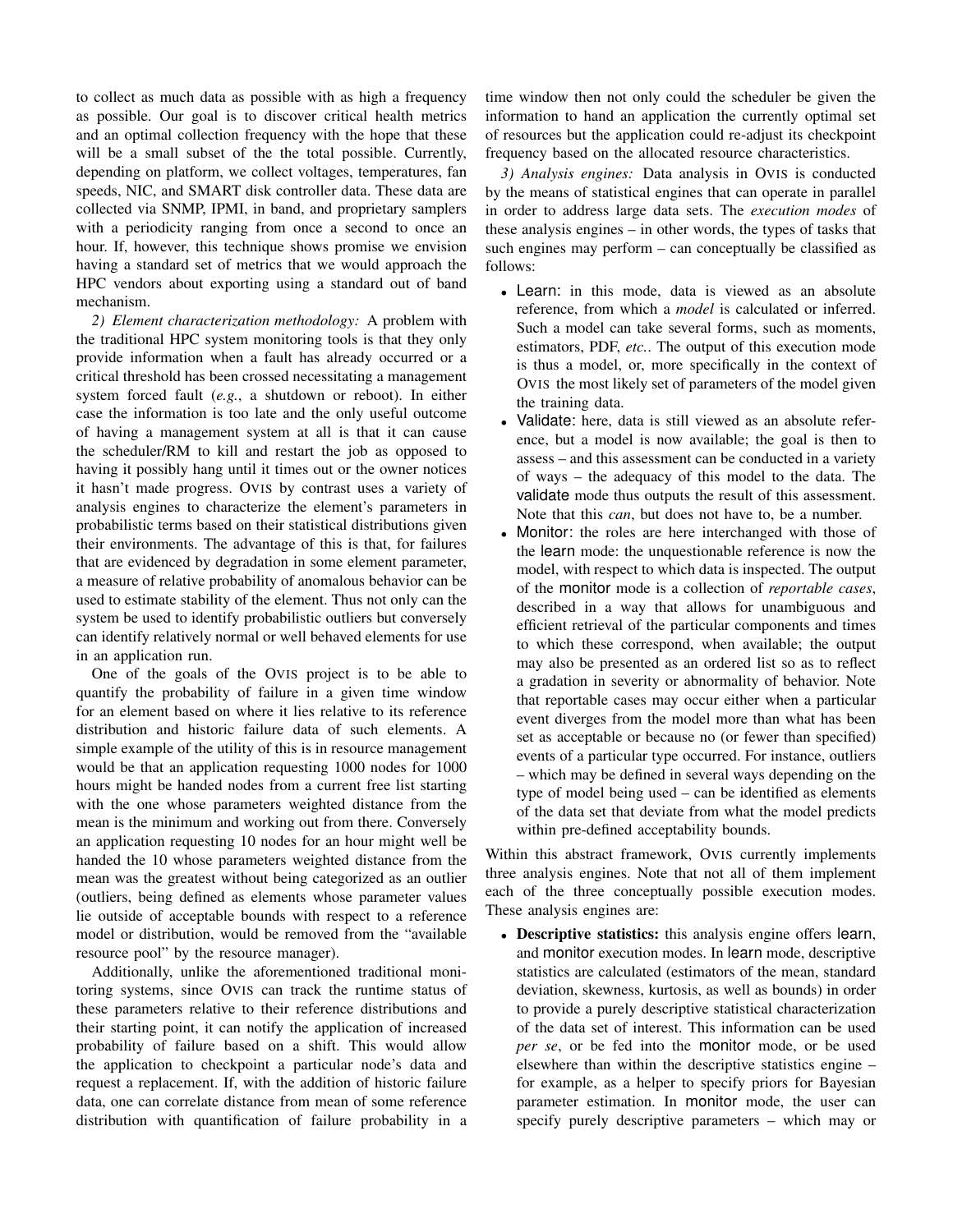may not come from an earlier execution of the learn mode – such as: nominal value, acceptable deviation, and acceptable range. In particular, this mode enables outlier detection for two possible definitions (and use cases) of this concept: namely, variation from a value considered as "correct" or "normal", and thresholding. The latter use case alone replicates what current cluster monitoring tools typically offer. Note that there is currently no validate mode for the descriptive statistics engines.

- Correlative statistics: this analysis engine currently only implements the learn execution mode: the goal is to evince linear correlation between two different metrics. This is especially useful to prevent the user from conducting more advanced and costly analysis such as running a Bayesian engine when linear correlation between metrics can be evinced. Even though a monitor mode is not currently implemented it is potentially of great interest to be able to report when 2 correlated variables begin to decorrelate – or, the other way around.
- Bivariate Bayesian: this analysis engine implements all 3 execution modes within the context of parametric Bayesian inference modeling. In learn mode, the parameters of a probabilistic model that describes the dependency of a metric on another are inferred from the input data viewed as *training data*. In this mode, a parametric model as well as a prior must be provided to the analysis engine before the calculation can proceed; the descriptive and correlative analysis engines are useful here since they allow the user to come up with a "first cut" that is not completely uninformed – thus ensuring faster parameter identification and/or better accuracy. In validate mode, the analysis engine conducts the comparison of the data of interest *vs.* the provided model along with a set of parameters, and returns a number that can be interpreted either as a sign that the model is not valid in this context (if one "trusts" the data – or defined as the norm for instance during a calibration process), or as an indication that the data as a whole is problematic (if one "trusts" the model instead – for instance if it has been inferred under comparable conditions). Finally, the monitor execution mode calculates the likelihood of the data as it is sifted through the model with its parameter values provided as an input, for instance after they have been calculated in learn mode with "trustable" training data. Details of the Bayesian engine methodology are outside the scope of this paper, but a brief illustration of a model generated in learn mode is presented in Figure 1 [8].

# *B. Statistical Characterizations for Resource Management Decision Support*

We seek to utilize statistical characterizations in order to make intelligent resource management decisions. As mentioned previously, our statistical methodolgy allows us to target nodes based upon their parameter distribution characteristics, whether or not the parameter is known to be directly indicative of future failure. If a particular parameter has not been



Fig. 1. Probabilistic model for CPU Temperatures in a particular rack in a particular cluster. The model consists of a Gaussian random variable whose mean is a unknown quadratic of relative height, and with unknown variance. The parameters of the quadratic function and the variance of the Gaussian were determined by the bivariate Bayesian inference engine using a small set of training data.

conclusively tied to a failure mode, a node exhibiting statistical irregularly in that parameter can still be assigned to short-lived or low-priority jobs, for example, short initial test runs. Failure associations can then be discovered without pre-emptively taking any such nodes out of the pool, but with minimal impact to the higher-value jobs.

We list some examples of run-time statistical characterizations that we have performed that can be used to assist in resource management decision support. These are pre-failure diagnostics and would not be caught by methodologies relying on historical failure data logs.

1) In our analysis of a particular HPC platform at Sandia, by using the descriptive statistics engine, we found that voltages of several thousand like components had approximately normal distributions overall. There were, however, consistently two statistical outliers, one six standard deviations from the mean and the other ten. We currently know of no relationship between voltage abnormality and failure for this element. In our proposed system, since there is the possibility of timing or other problems resulting from the deviations we would keep these nodes in the resource pool to be used for known short lived jobs. In addition, we would continue to actively monitor these nodes to see if this parameter can be used as an indicator of impending failure. If so, in the future, nodes having significant outlier characteristics in this parameter might then be removed from the pool for servicing.

2) In another example we found a node having a CPU which, under load, had it's temperature fall five standard deviations below the mean of it's reference model. While this may not seem bad given that low temperatures (above the dew point) are generally viewed as good for the longevity of electronic components, it turned out to be indicative of a fan controller failure.

3) We are currently monitoring a group of 160 hard drives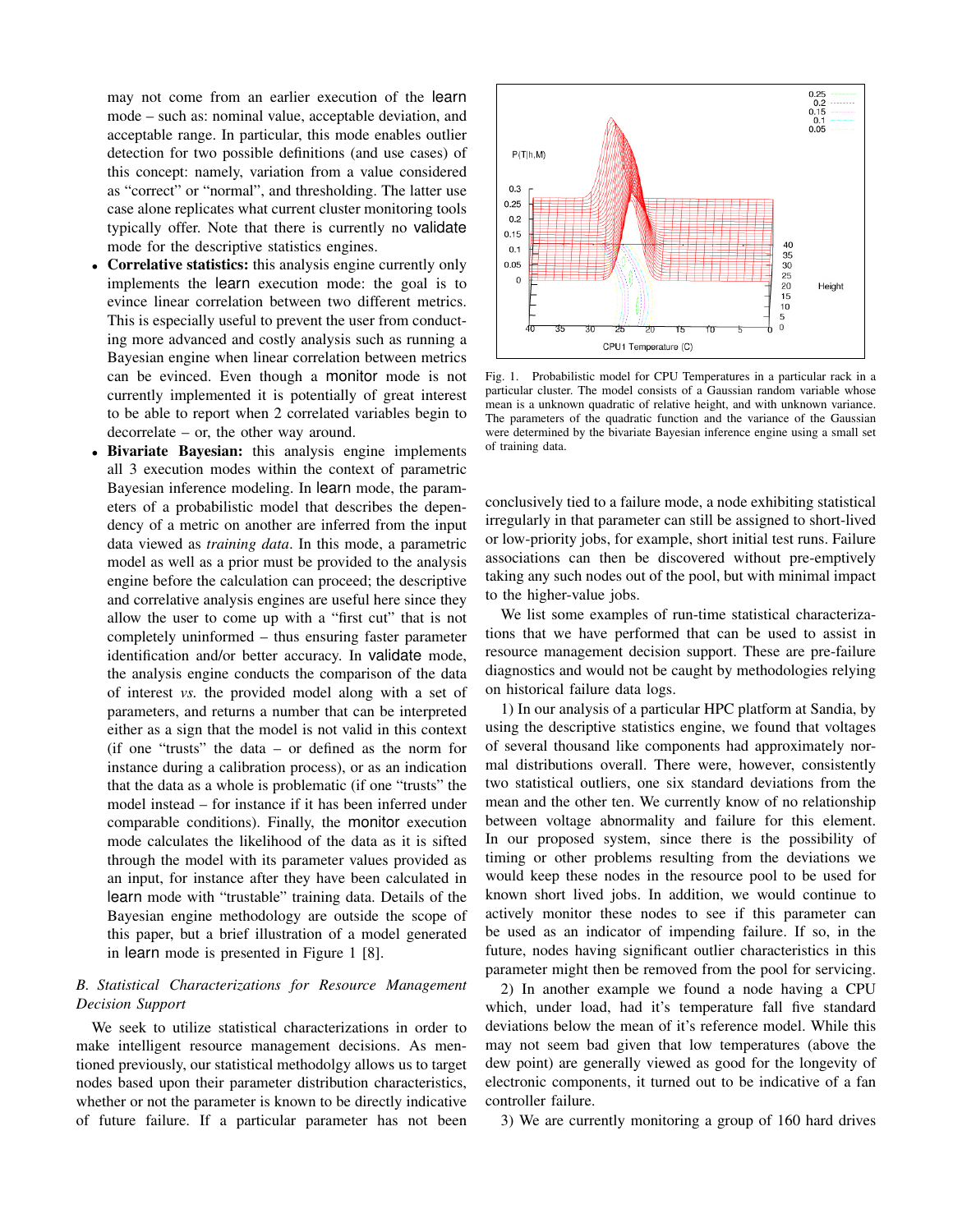via smartctl [9]. This interface provides manufacturer defined thresholds for determining when disk parameters have degraded to a point that a disk should be removed from service. Consideration of a disk in singleton gives little to no indication if that disk's parameter's rate of approach to a threshold is reasonable, and, as the values are often expressed in scaled quantities, the values themselves are not intuitively comprehensible. Because our analysis system evaluates each disk's variable values in terms of the distributions for the whole set of disks, if a small subset were to degrade faster than the rest they would become an outliers and viewed as a less reliable components. This would result in a hint from the underlying monitoring and analysis system to applications as to their degraded degree of reliability.

Analyses such as those above would be performed by system engineers and administrators in order to discover system abnormalities and failure associations. The investigations would include both descriptive statistics upon the data collected in order to discover unsuspected issues (e.g., general temperature distributions in the system) and more targeted calculations based upon domain knowledge of potential issues in the system (e.g., geographical distributions that may arise as a result of the system set up and air flow design). As significant abnormalities and failure associations are discovered these can then be used as variables and parameters to be considered in determining resource allocations, as discussed in the next section.

### *C. Application, Scheduler/RM,* OVIS *interaction*

This is in the planning phase and we are currently writing a proof of concept implementation and collecting reference data on several platforms. We describe here the currently planned architecture.



Fig. 2. Diagram of proposed interaction of Application, Scheduler/ResourceManager, and Analysis/Monitoring System (OVIS) by which an application submission can specify job requirements, a statistical analysis is done to determine nodes that will best satisfy that request in context of all the other jobs in the cluster, and the job allocation will occur.

A block diagram of interaction is illustrated in Figure 2. An application request can specify job requirements to the scheduler/RM. The requirements can be as simple as expected runtime, or, if supported, could include other requirements such as minimum acceptable MTTI. These more advanced requests would of course require an Analysis System with access to applicable data coupled with the ability to perform the required calculations. The scheduler then passes the requirements on to an Allocation Evaluator. The Allocation Evaluator queries the Analysis System for relevant statistics on resources meeting the parameters of the request. In the case of a high priority, long lived job, this may translate into a request for nodes with parameter characteristics closest to the mean of the distribution for a number of element parameters. It is not intended that the general user need have a detailed knowledge of the significant parameters for failure associations. Rather as those are determined by system administrators or engineers, significant parameters and values can be defined. Thus, a typical user would only have to indicate job priority, while the Allocation Evaluator would request statistics on the appropriate resources meeting predetermined probabilistic requirements. More system-aware users could still make higher complexity requests.

The Analysis System has an API by which a probabilistic distribution of nodes with respect to the requested constraints can be requested and returned. The Allocation Evaluator can then weigh the returned statistics in order to determine the node allocation to recommend to the scheduler. In the event that there are not enough statistically satisfying nodes available, a job could be held until more satisfying nodes become available. An upper bound on this time could be determined by the current node allocation and current job time limit.

In Figure 2, dashed lines indicate pieces or interactions in development; solid lines indicate pieces or interactions which are currently in existence. Our Allocation Evaluator is currently a script that is evoked in either the scheduler's prologue script or the job submission script. It passes the request to the HW Analysis system and chooses nodes either from "best to worst" or "worst to best" based on a requested node hour threshold. We currently define an API for invoking and returning descriptive and correlative statistics within OVIS.

The proof of concept system can also determine and report system degradation with the intent of enabling preemptive resource reallocation. This is illustrated in Figure 3. In this case, there are a set of statistical requirements that the HPC system (or an assigned subset) must satisfy in order to be considered in good health. The Analysis and Monitoring System calculates running statistics on the quantities of interest and has an API to report when the statistics have changed in a way that indicates component degradation. This information is intended to be reported to the scheduler and the affected components taken out of the assignable pool of nodes. Applications that provide an interface for checkpointing can be instructed to checkpoint, or checkpoint more frequently, when degradation occurs. (Again, as in Figure 2, dashed lines indicate pieces